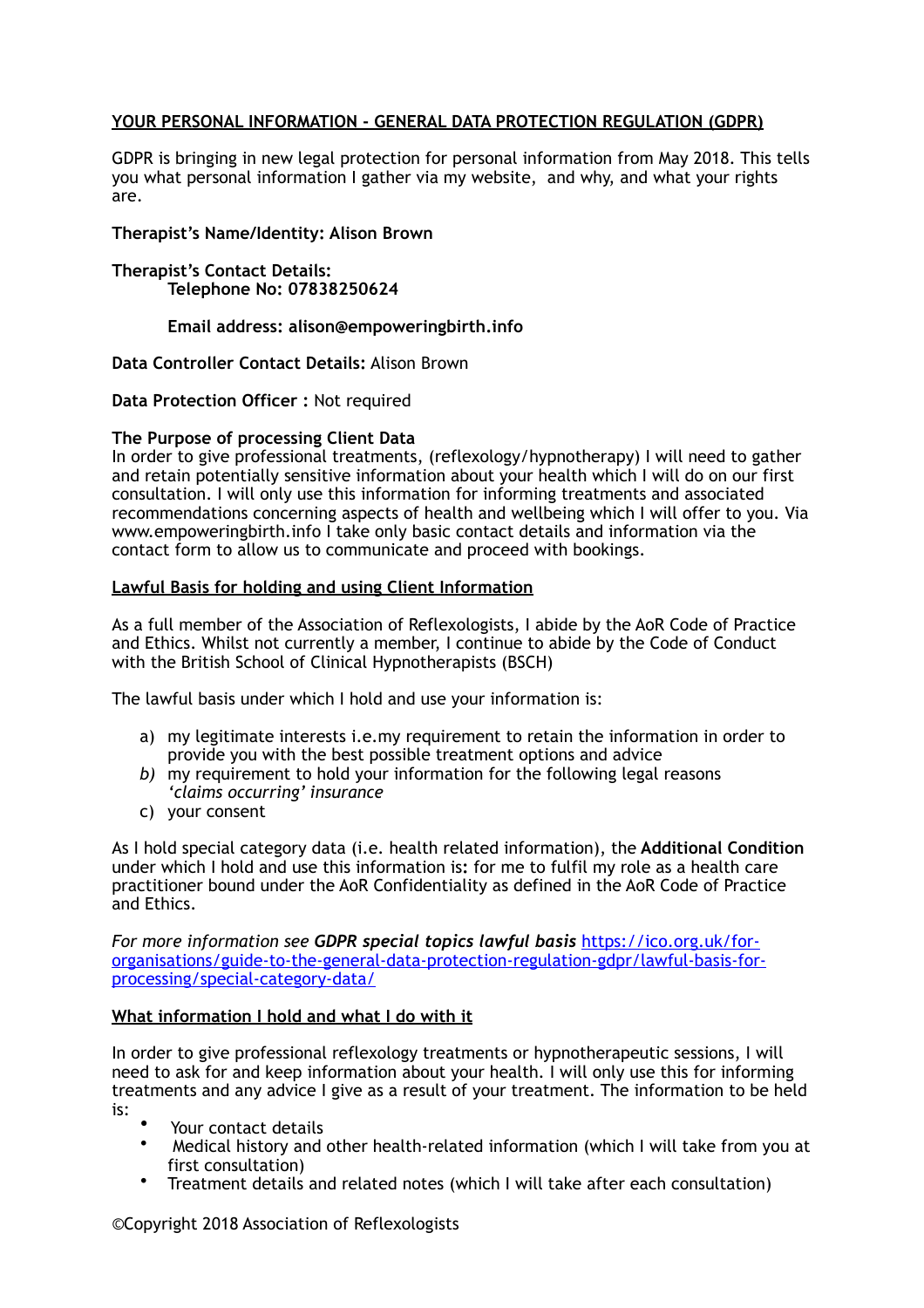I will NOT share your information with anyone else (other than within my own practice, or as required for legal process) without explaining why it is necessary, and getting your explicit consent.

### **How Long I Retain Your Information for**

I will keep your information for the following period; 'claims occurring' insurance: (records to be kept for 7 years after last treatment)

Your data will not be transferred outside the EU without your consent.

### **Protecting Your Personal Data**

I am committed to ensuring that your personal data is secure. In order to prevent unauthorised access or disclosure, I have put in place appropriate technical, physical and managerial procedures to safeguard and secure the information we collect from you.

I will contact you using the contact preferences you give me in relation to:

- Appointment times
- Providing additional information or links that may be beneficial to you
- Following the birth of your baby to enquire about you both.

### **Your Rights**

GDPR gives you the following rights:

- The right to be informed: *To know how your information will be held and used (this notice).*
- The right of access: *To see your therapist's records of your personal information, so you know what is held about you and can verify it.*
- The right to rectification: *To tell your therapist to make changes to your personal information if it is incorrect or incomplete.*
- The right to erasure (also called "the right to be forgotten"):
- *For you to request your therapist to erase any information they hold about you* • The right to restrict processing of personal data:
- *You have the right to request limits on how your therapist uses your personal information*
- The right to data portability: *under certain circumstances you can request a copy of personal information held electronically so you can reuse it in other systems.*
- The right to object:. *To be able to tell your therapist you don't want them to use certain parts of your information, or only to use it for certain purposes.*
- Rights in relation to automated decision-making and profiling.
- The right to lodge a complaint with the Information Commissioner's Office: *To be able to complain to the ICO if you feel your details are not correct, if they are not being used in a way that you have given permission for, or if they are being stored when they don't have to be.*

[Full details of your rights can be found at https://ico.org.uk/for-organisations/guide-to](https://ico.org.uk/for-organisations/guide-to-the-general-data-protection-regulation-gdpr/individual-rights/)[the-general-data-protection-regulation-gdpr/individual-rights/.](https://ico.org.uk/for-organisations/guide-to-the-general-data-protection-regulation-gdpr/individual-rights/)

If you wish to exercise any of these rights, please use the contact details given above.